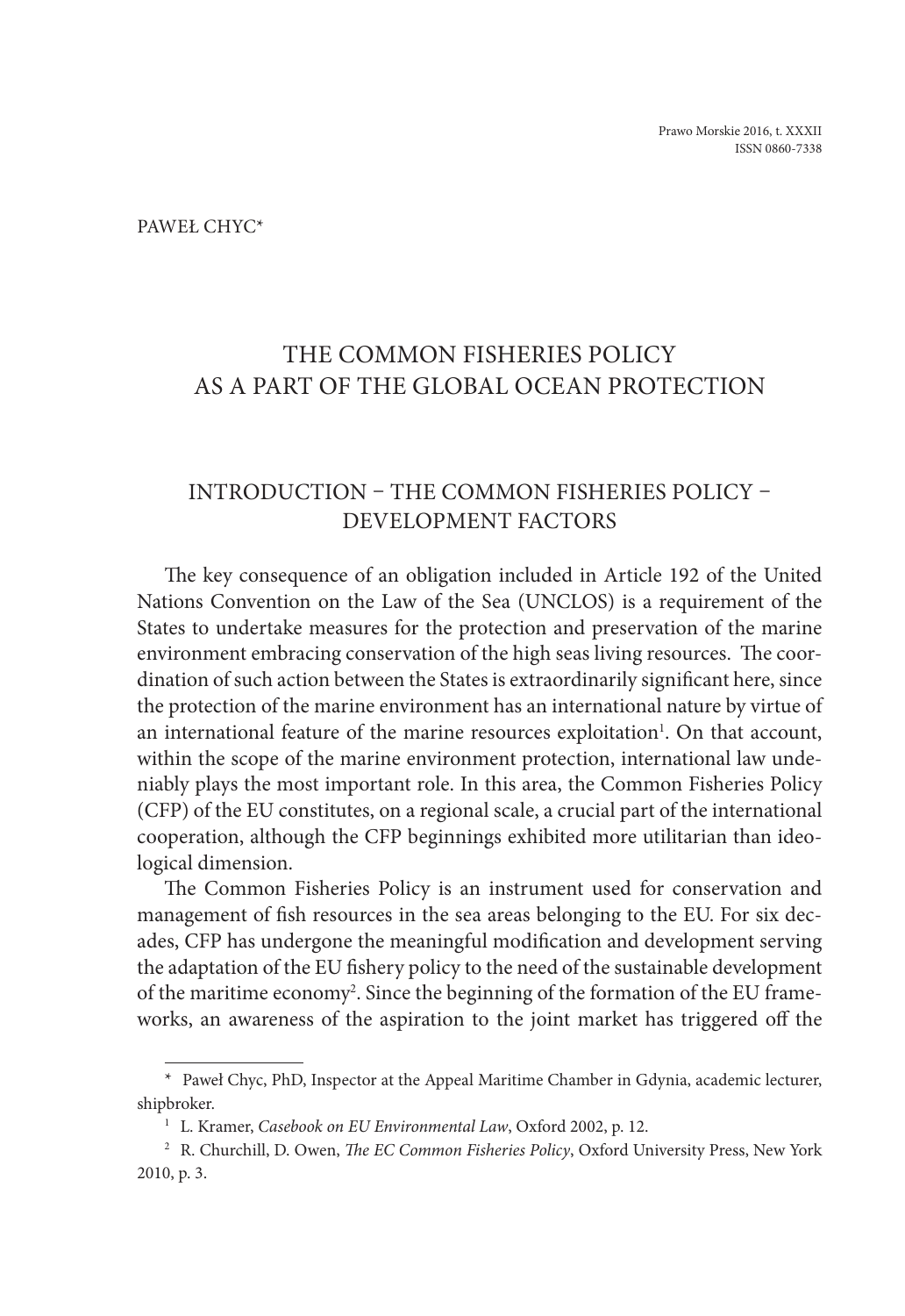need for conducting a balanced fishery economy in the sea areas by the Member States. The limitations of the sea potential and an increasingly higher demand for sea natural resources as well as the pressure on the economic development have been the reasons for such an elevated pursuit. The origin of the CFP should be traced back to Article 38 of the Treaty of Rome (1957) establishing the European Economic Community, where fishery products were regarded as the part of the Common Agricultural Policy. However, the need for a detailed regulation of the resource protection produced in a very short time a distinction between the CFP and the Common Agricultural Policy.

Without any doubt, the reason for the growth of an interest in the fishery policy lays also in a prospect of the accession to the European Economic Community (EEC) of Denmark, Ireland and the Great Britain – the countries boasting a developed fishery industry<sup>3</sup>. A coherent and complementary instrument protecting the European fishery market inside the EEC was introduced in 1957. It provided a framework of the external customs barriers – which significantly improved the economic situation of individual fishermen within the European Community. The common fisheries policy, after all, was distinguished in 1976 pointing at the differences between the fishery and the agriculture policies, in particular showing a limited nature of living resources in the economic context<sup>4</sup>. For that purpose, the Directorate-General for Maritime Affairs and Fisheries (also known in short as DG MARE) was established<sup>5</sup>.

The year 1976 marked itself as a moment of starting work on the comprehensive management system in fishery<sup>6</sup>. EEC realized that the establishment of the joint market in the scope of fishery would allow – among others – to reduce a fishing fleet and level up the disproportion of fishing resulting from the seasonal price fluctuations. This could also facilitate further an extension of the possibility of sales and stabilize the prices of fish reserves, but above all, set in motion

<sup>3</sup> See: Carmen Paz Martí Dominguez, *The Common Fisheries Policy: origins and development*, Fact Sheets on the European Union – 2016 –http://www.europarl.europa.eu/RegData/etudes/ fiches\_techniques/2013/050301/04A\_FT(2013)050301\_EN.pdf – 10 June 2016. Also: M. Ruciński, *Wspólna Polityka Rybacka UE – podstawowe elementy i reforma z 2002 r.* [in:] J. Horbowy, E. Kuzebski, *Wpływ funduszy strukturalnych UE na stan floty i zasobów w rybołówstwie bałtyckim*, WWF Polska, Warszawa 2004, p. 12.

<sup>4</sup> The guiding principle of the European decision-makers to the large degree paid more attention to the economy than to the protection of the marine environment.

<sup>5</sup> By now, it has been a principal body of the European Commission responsible for the implementation of the Common Fisheries Policy and the Integrated Maritime Policy – Directorate-General for Maritime Affairs and Fisheries – http://ec.europa.eu/dgs/maritimeaffairs\_fisheries/ index\_en.htm (04.05.2016).

<sup>6</sup> P. Trzpis, *Wspólna Polityka Rybacka Unii Europejskiej* [in:] B. Koszel (ed.), *Rocznik Integracji Europejskiej* nr 1, Poznań 2007, p. 139.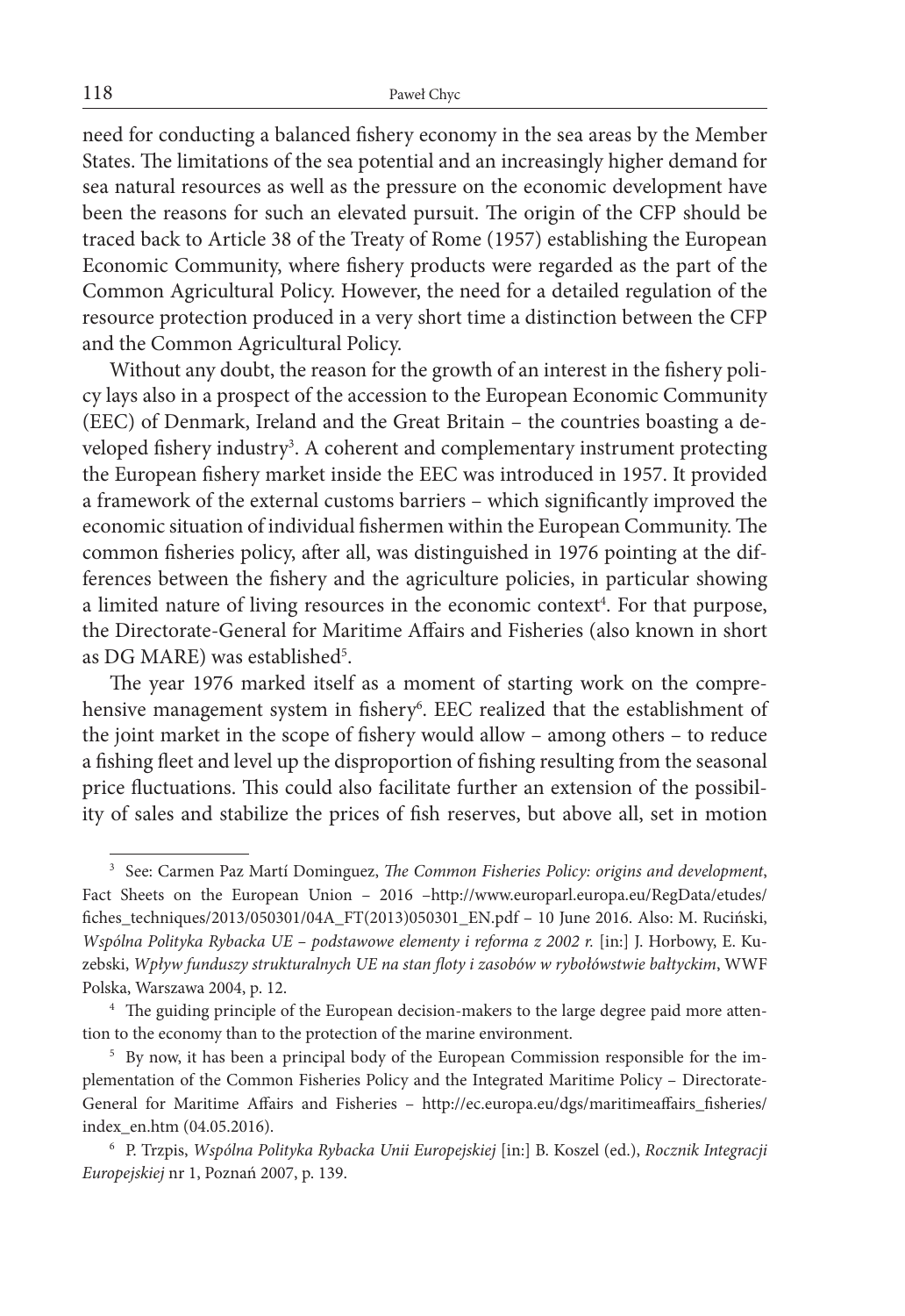the institutionalised attempts to keep the European fishery stock on the plateau, ensuring the appropriate regeneration of resources. The result of work in progress, initiated in 1976, reflected itself in a principal Council Regulation (EEC) No 170/83 on establishing a Community system for the conservation and management of fishery resources, which carried fundamental meaning for the European fishery7 . The literature clearly suggests that since that very moment a "Common Fisheries Policy"8 has arisen.

Regulation No. 170/83 – as the primary act forming the fisheries management system – contained a number of regulations concerning preservation of biological marine resources as well as their sustainable exploitation<sup>9</sup>. However, particular attention should be paid to the regulation mechanism of the so-called total allowable catches (TAC)<sup>10</sup> obliging the Commission to annual determining fishery limits for the definite species of fish. The TAC system allotted certain limits to individual Member States according to the criterion contained in Article 4 of Regulation No. 170/83 which stipulated that the division of fishing limits "shall be distributed between the Member States in a manner which ensures each Member State relative stability of fishing activities for each of the stocks considered"<sup>11</sup>. The literature indicates that the vague expression of the "relative stability of fishing activities" meant in practice that the Commission was taking into consideration the following elements: past catches, preferential treatment for regions traditionally dependent on fishery activity and losses of catch resulting from excluding the possibility of individual fishing fleets from areas of third States as a result of an introduction of a 200-mile exclusive economic zone<sup>12</sup>.

Regulation No. 170/83 was enacted in the package with other regulations, amongst which the following ones should be pointed at Regulation No. 171/83 of 25 January 1983 laying down certain technical measures for the conservation of fishery resources, Regulation No. 174/83 of 25 January 1983 allocating among Member States catch quotas available in 1982 to the Community under the Agreement on fisheries between the Community and Canada and Regulation No. 176/83 of 25 January 1983 allocating catch quotas between Member States for vessels fishing in Swedish waters<sup>13</sup>. It is also worth accentuating that the period

<sup>7</sup> See: Council Regulation (EEC) No 170/83 of 25 January 1983 establishing a Community system for the conservation and management of fishery resources, OJ 1983 L24/1.

<sup>8</sup> P. Trzpis, *op. cit.,* 139.

<sup>9</sup> See: Reg 170/83, Article 1. Also: Carmen Paz Martí Dominguez, *op. cit.,* 2.

 $10$  TAC – catch limits (expressed in tonnes or numbers) that are set for most commercial fish stocks within the European Union.

<sup>&</sup>lt;sup>11</sup> See: Reg 170/83, Article 4.

<sup>12</sup> R. Churchill, D. Owen, *op. cit.,* 9.

<sup>&</sup>lt;sup>13</sup> These regulations are presented sequentially 170/83 - 181/83 - http://eur-lex.europa.eu/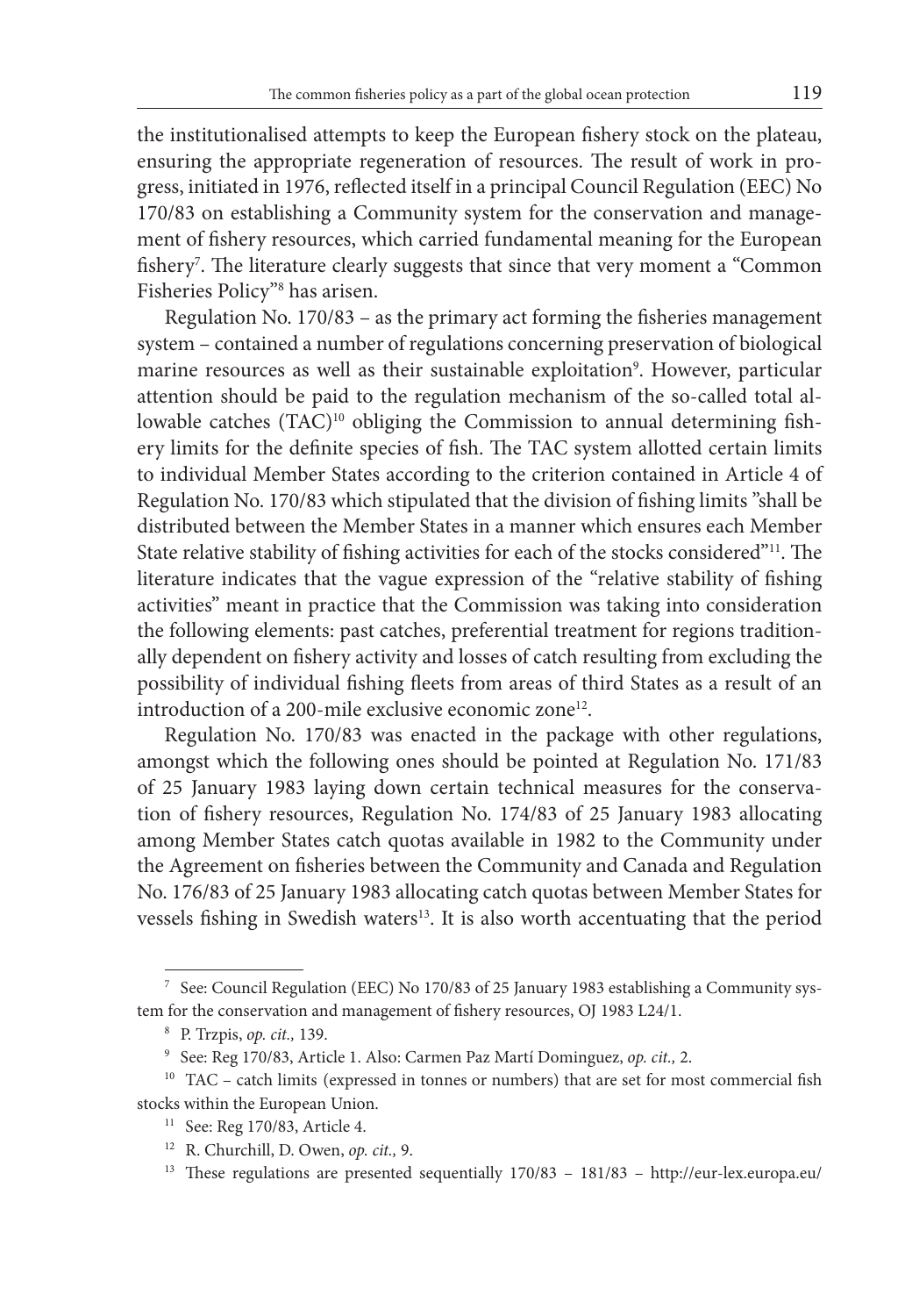between years 1973–1983 was a time of changes of CFP against the creation of a "new" law of the sea in Montego Bay<sup>14</sup>. The consecutive years raised challenges connected with the accession of Spain and Portugal to the EC<sup>15</sup>, as well as an issue of the consolidation of the fisheries management system<sup>16</sup>.

In 1991, the Commission reviewed CFP with regard to the mechanism envisaged in Article 8 of Regulation No. 170/83. In the report, the Commission shed light on the weakness of the fishery sector including overcapacity of the European fishing fleet and overfishing resulting in the impossibility of fishing in accordance with the principle of the sustainable development<sup>17</sup>. The Commission also emphasized an economic instability of the fishery market resulting from an overinvestment, rapidly growing costs of running a fishery business and shrinking resources. As a result, an additionally adverse impact on a fragile situation of the European fishery sector at the turn of 80's and 90's had a dropping business operation profitability and with it a desire to raise the effectiveness of the fishery through practice violating the principle of sustainable fishing<sup>18</sup>. When the prices obtained from catches were advantageous, the Member States felt encouraged to start investing in the fishing sector, with a significant contribution of the European funds. Thus, the common fisheries policy became a victim of its own successes, since the Community policy financing the fishery sector through the structural funds, in fact, compounded the negative situation in the fishery<sup>19</sup>.

As a consequence of the Commission's report (1991), the EU was able to diagnose causes adversely influencing the European fishery policy. Above all, it was necessary to implement more efficient mechanisms compelling the application of fishing limits (so-called TAC – total allowable catches). Earlier, the TAC system had not been able to ensure protection to the European resources against overfishing as a result of the lack of communication with fishery business entities, as well as in the face of pressure coming from the Member States with over-developed fleet. In response, the Council adopted in December 1992 a new key Regulation No. 3760/92 establishing a Community system for fisheries and aquaculture replacing Regulation No. 170/8320. Regulation No. 3760/92 reflected to quite a large

<sup>17</sup> R. Churchill, D. Owen, *op. cit.*, pp. 11–14.

legal-content/EN/TXT/PDF/?uri=OJ:L:1983:024:FULL&from=PL (4 May 2016)

<sup>14</sup> For more detailed studies see: R. Churchill, D. Owen, *op. cit.*, pp. 6–8.

<sup>&</sup>lt;sup>15</sup> The Iberian fishing fleets were very large – e.g. Spanish fleet was 75% of the size of the combined fishing fleets of all Member States. See: R. Churchill, D. Owen, *op. cit.,* p. 11.

<sup>16</sup> R. Churchill, D. Owen, *op. cit.,* p. 3.

<sup>&</sup>lt;sup>18</sup> Ch. Grieve, *Reviewing the Common Fisheries Policy – EU Fisheries Management for the 21st Century*, IEEP, London 2001, pp. 2–4.

<sup>19</sup> P. Trzpis, *op. cit.*, p 140.

<sup>&</sup>lt;sup>20</sup> Council Regulation (EEC) No 3760/92 of 20 December 1992 establishing a Community system for fisheries and aquaculture. See: OJ 1992 L389/1. Also: Carmen Paz Martí Dominguez, *op. cit.*, p. 2.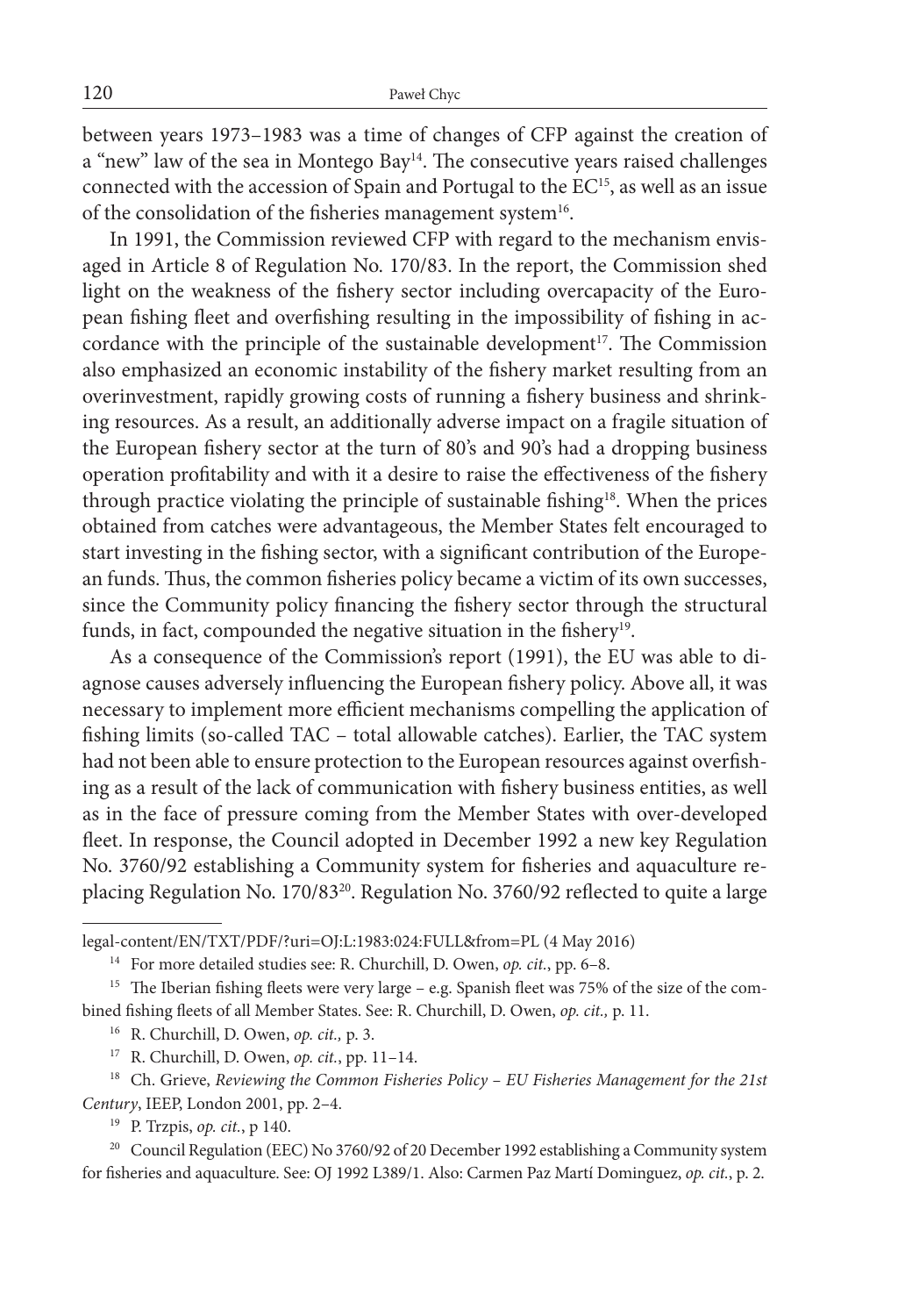extent decisions of a previous Regulation No. 170/83, among others, in respect of TAC fishery limits.

It also contained significant additions embracing conclusions of the Commission resulting from the report of 1991. Primarily, a new wording of "sustainable development" was entered into CFP<sup>21</sup>, which probably was engendered under the influence of the so-called Earth Summit 1992 (United Nations Conference on Environment and Development – UNCED), which was held in Rio de Janeiro from 3 to 14 June 1992, that is a few months before the adoption of Regulation No. 3760/9222. Moreover, it is worthwhile to distinguish Article 11 of Regulation No. 3760/92 that called on the Council to "set the objectives and detailed rules for restructuring the Community fisheries sector with a view to achieving a balance on a sustainable basis between resources and their exploitation"23. Article 5 implemented the requirement of creating by the Member States the systems granting appropriate fishing licences. Next, Article 14(2) provided for the mechanism checking the functioning of Regulation No. 3760/92 after the decade before the European Parliament and the Council in the scope of the EC fishery situation. In particular, it pertained to the economic and social situation of the coastal regions. In reliance upon the said report, the Council was supposed to arrive at a decision until 31 December 2001 on possible amendments to the Common Fisheries Policy<sup>24</sup>.

In effect, this is exactly what happened, as in March 2001, the Commission presented the suite of documents in it, so-called a *Roadmap*, which led to passing Regulation No 2371/2002 of 20 December 2002 on the conservation and sustainable exploitation of fisheries resources under the Common Fisheries Policy. Moreover, the Commission adopted the so-called "*Green Paper"* formulating core premises of a new Common Fisheries Policy<sup>25</sup>. A fundamental demand contained in the *"Green Paper*" was the implementation of the long-standing fishery management plans replacing the previous annual plans<sup>26</sup>. Presumably, the long-term approach was to minimize the adverse effects of temporary decisions on establishing annual TAC. For each of the species of fish, the long-standing strategies were developed in reliance upon the data pointing at the possibilities of the fish resources regeneration. The Commission also suggested an implementation of the selective fishing tools that would limit random catch of undesirable species.

<sup>&</sup>lt;sup>21</sup> Reg 3760/92, art. 2 – "[...] the general objectives of the common fisheries policy shall be [...] to *provide for rational and responsible exploitation on a sustainable basis[...]"*.

<sup>22</sup> For more details see: R. Churchill, D. Owen, *op. cit.,* p. 14.

<sup>23</sup> Reg 3760/92, Article 11.

<sup>24</sup> See: Reg 3760/92, Article 14.2.

<sup>25</sup> *Green Paper on the Future of the Common Fisheries Policy*, COM (2001) 135, 20 March 2001.

<sup>26</sup> See: Carmen Paz Martí Dominguez, *op. cit.*, p. 3.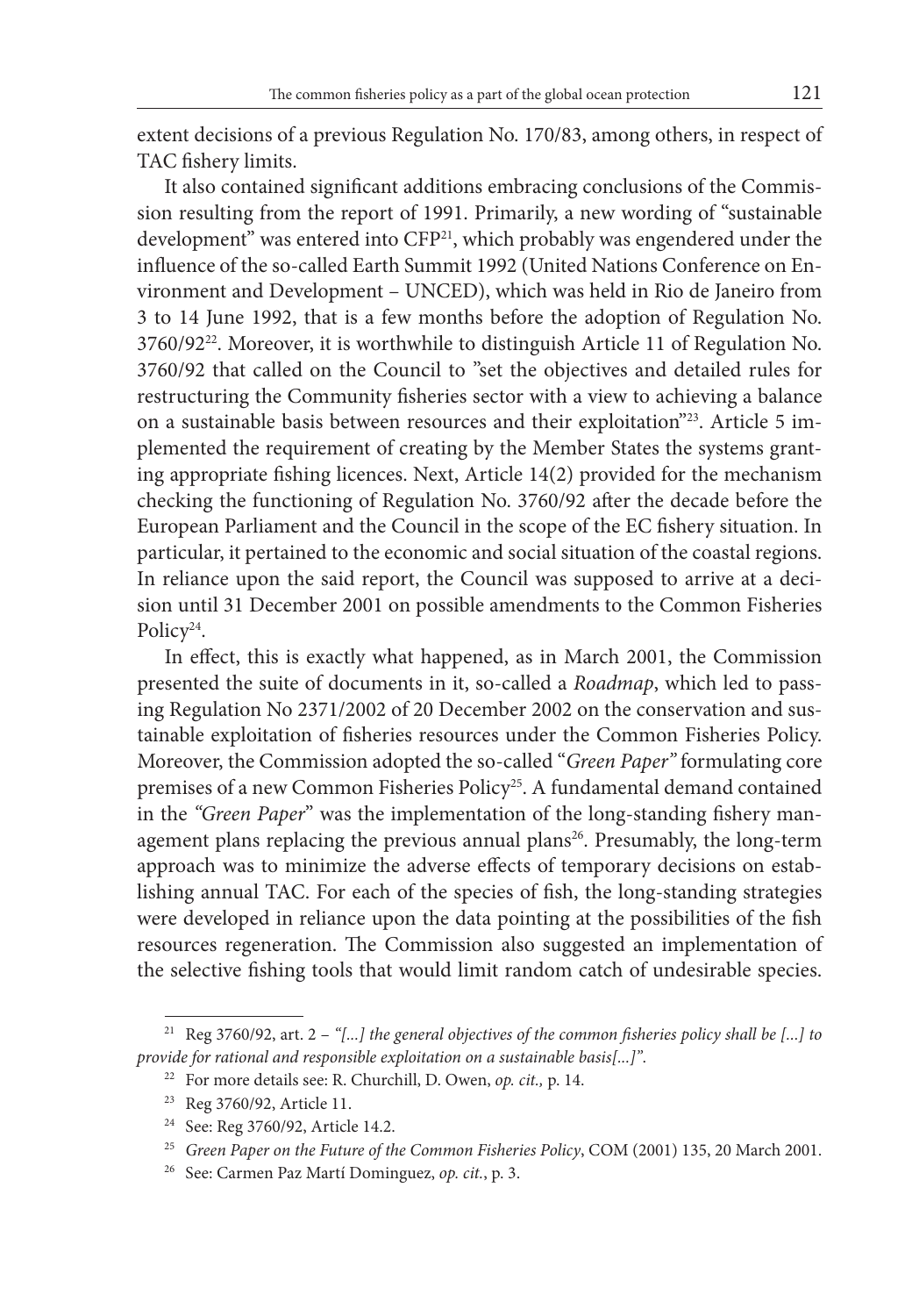Additionally, the Commission postulated a further reduction of the fishery fleet, *inter alia,* through witholding totally the EU subsidies for the construction of new boats, and also indicated the need for including the fishing entities in the decision-making processes.

For that purpose, the Regional Advisory Councils (RAC) were established, which were supposed to provide every entity involved in the fishery industry with an opportunity to formulate and communicate certain recommendations concerning the development of CFP. Moreover, RAC's objective was to encourage the fishery sector to participate in the decision-making processes which the fishery sector is directly subject to. Through such ongoing forums, all the parties concerned should be able to cultivate a dialogue and cooperation between the EU and the stakeholders towards development of the CFP27. In this respect, the Council Decision 2004/585/EC of 19 July 2004, establishing Regional Advisory Councils under the Common Fisheries Policy,<sup>28</sup> proved the most significant legislation. At present, seven advisory councils are operating as part of the CFP: for the Baltic Sea, for the Mediterranean Sea, for the North Sea, for north-western waters, for south-western waters, for the long distance fleet and for pelagic stocks<sup>29</sup>.

The Baltic Sea Advisory Council (BSAC) was established in 2006 and it is composed of stakeholders from eight EU countries: Sweden, Finland, Estonia, Latvia, Lithuania, Poland, Germany and Denmark. Moreover, two-thirds of the seats are occupied by the commercial fishing industry. Its central aim is delivery of recommendations and advice for EU fisheries regulations regarding the specificity of Baltic stores. The BSAC applies a consensus-building process and is particularly involved in transmitting stakeholders' views of the development of the yearly TAC standard. The Baltic Sea Advisory Council is encouraging a proper governance of the height of catches through the stimulation of the sense of joint responsibility of fishermen for marine resources. The Regional Advisory Councils – as an institution serving the cooperation between EU and fishery business – are, thereby, a pillar of the reform of the CFP of 2002<sup>30</sup>.

The reform of 2002 failed to satisfy short-term expectations, since the condition of the EU living resources was still deteriorating. Simultaneously, the reform revealed certain problems never noticed so far, e.g. a problem associated with discards. In 2009, the Commission opened public consultations on the reform

<sup>27</sup> See: http://eur-lex.europa.eu/legal-content/PL/TXT/?uri=uriserv:c11128 (25.05.2016). Also: Carmen Paz Martí Dominguez, *op. cit.*, p. 3.

<sup>&</sup>lt;sup>28</sup> Council Decision 2004/585/EC of 19 July 2004 establishing Regional Advisory Councils under the Common Fisheries Policy – OJ 2004 L 256.

<sup>&</sup>lt;sup>29</sup> Pelagic stocks live in waters that are neither close to the bottom nor near the shore (eg. blue whiting, mackerel, horse mackerel, herring or boarfish).

<sup>30</sup> See: http://www.bsac.dk/ (25.05.2016).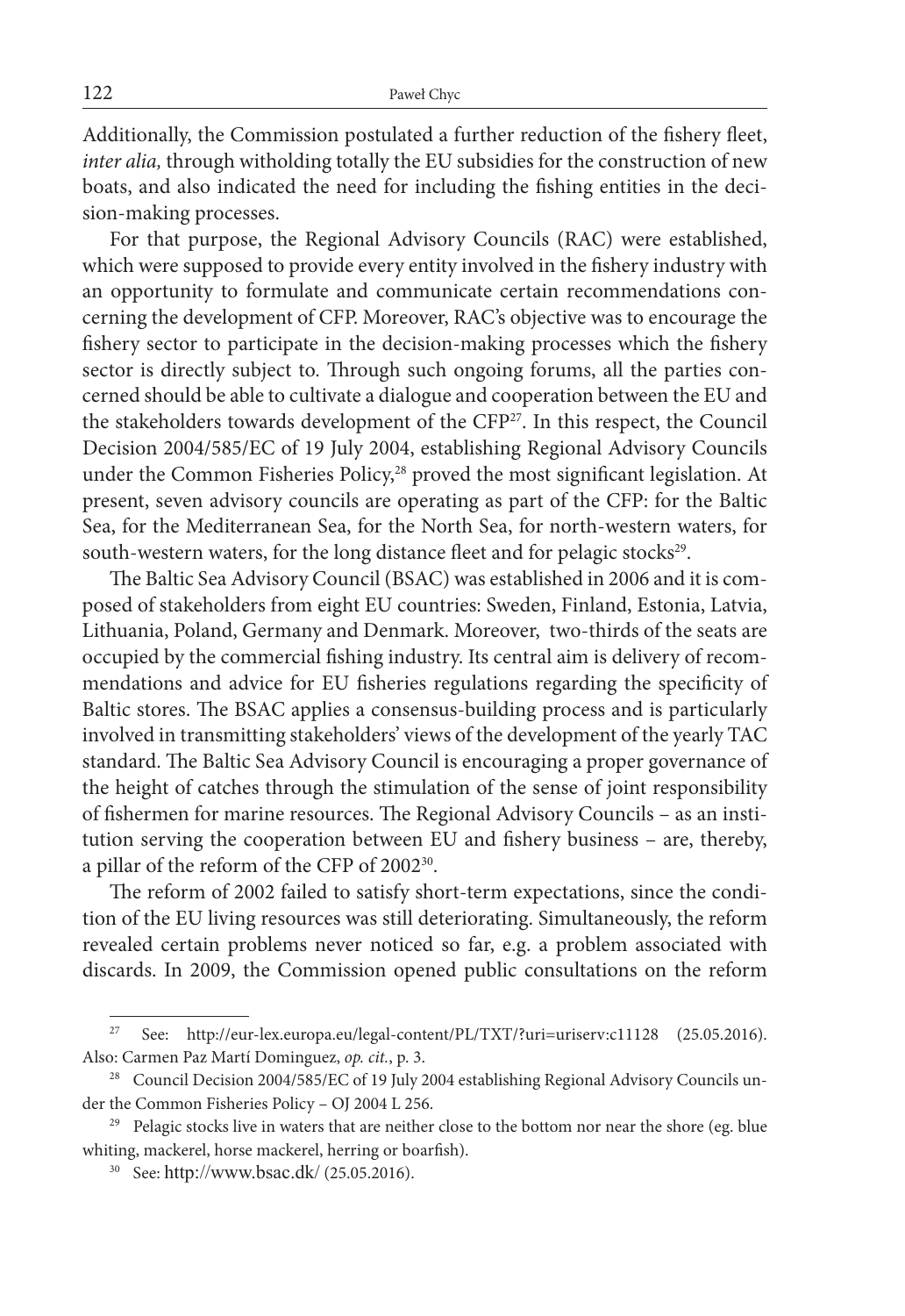of CFP in order to implement new principles which should be applied to the EU fishing sector in the 21<sup>st</sup> century. After a long debate in the Council and Parliament, on 1 May 2013 an agreement was reached on a new system of the fishery based on the three main pillars:

- new CFP ( Regulation (EU) No 1380/2013);
- common organization of the markets in fishery and aquaculture products (Regulation(EU) No 1379/2013);
- new European Maritime and Fisheries Fund (EMFF) (Regulation (EU) No 508/2014)31.

A new Regulation (EU) No 1380/2013 (so-called *Basic Regulation*32) is laying down contemporary rules and provisions for the Common Fisheries Policy and it was adopted at the end of 2013. *Basic Regulation* defines, *inter alia,* the scope of CFP (Article 1), the measures for the conservation of marine biological resources and the principle of sustainable exploitation (Articles 9–17), management of fishing capacity (Articles 21–24), the role and function of the Advisory Councils (Articles 44 and 45 and in Annex III). Furthermore, the new CFP takes into account the need for a long-term character of action, among others, in the so-called multispecific management analysing the entire ecosystem, as well as it implements a discard ban as one of the most unacceptable practices in European fishing<sup>33</sup>.

To sum up, at present, in the EU perspective, provisions of Articles 38–43 of the Treaty on Functioning of the European Union (TFEU) constitute the legal grounds for CFP. Article 38 stipulates that the internal market includes agriculture, fisheries and trade in agricultural products, and "agricultural products" mean, inter alia, the products of fisheries<sup>34</sup>. Article 39 determines the purposes of the Common Agricultural Policy of the EU (including CFP), among which it is worth pointing at: increasing efficiency of production, ensuring the appropriate producers' standard of living, stabilization of markets, ensurance of availability of supplies and reasonable prices. The remaining Articles establish common organization of agricultural markets (Article 40), provide for coordination of efforts in research and vocational training (Article 41), and also lay down the rules on competition (Article 42). Articles 43 and 44 relate to, among others, the internal rules of the common organization of agricultural markets<sup>35</sup>.

<sup>31</sup> Carmen Paz Martí Dominguez, *op. cit.*, p. 3.

<sup>32</sup> http://www.bsac.dk/ (14 June 2016).

<sup>33</sup> See: Carmen Paz Martí Dominguez, *op. cit.*, p. 4.

<sup>&</sup>lt;sup>34</sup> See: Article 38.1 of the Treaty on the Functioning of the European Union – OJ C 83 of 30March 2010.

<sup>35</sup> See: Carmen Paz Martí Dominguez, *op. cit.*, p. 3.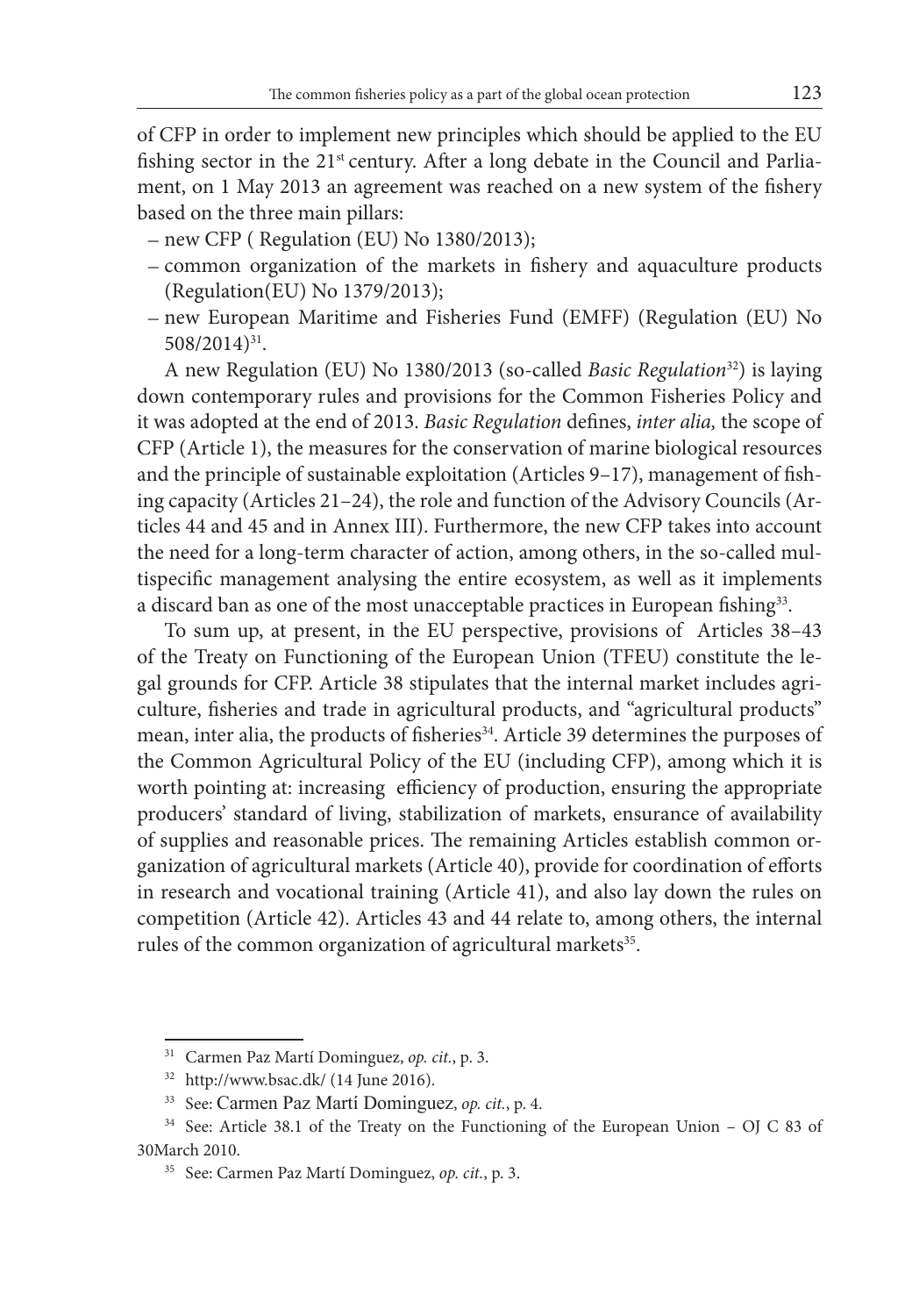## 1. INFLUENCE OF THE JUDICATURE ON THE EUROPEAN FISHERY

Whilst analysing the CFP development, it seems impossible to omit the European case-law and its influence on the formation of EU politics of the law in this regard. Without a doubt, the judgments of the Court of Justice of the European Union in Luxembourg (CJEU) carried a great importance, confirming binding the EU with customary law of the sea, in it with international norms protecting the maritime living resources. The first judgment which implicitly recognized such a binding nature was a CJEU case No. C-146/89 (Commission v. United Kingdom)<sup>36</sup>, issued after signing UNCLOS by the EU, but before the Convention coming into force in 1994. The Court in that judgment relied on the rules of international law concerning the principles of establishing the territorial sea range, expressed in the Geneva Conventions (1958) and in UNCLOS (1982)<sup>37</sup>. The fact of invoking by the Court in Luxembourg both these conventions constitutes and reinforces recognition of the customary nature of the treaty norms applied in the statement, and thereby confirms a codifying character of both these conventions<sup>38</sup>.

However, the direct confirmation of binding the EU with customary law of the sea was expressed in the next judgment in the Poulsen case<sup>39</sup>. The Court has held in it that the EU pursuing its own competences in the fishery, must take into consideration the international regulations, in particular the right of innocent passage through territorial sea and the freedom of navigation in the exclusive economic zone<sup>40</sup>. Judges, emphasizing that UNCLOS at that moment still failed to come into force, indicated that many provisions of that Convention were perceived as the expression of the contemporary customary law. Next, in the case E.A. Mondiet S.A. v. Armement Islais SARL<sup>41</sup>, judges in Luxembourg expressly emphasised the need for the holistic approach towards the issues related to the protection of seas in the face of the fact that the EU holds the same jurisdiction as the Member States

<sup>&</sup>lt;sup>36</sup> CJEU case No. C-146/89 Commission of the European Communities v. United Kingdom of Great Britain and Northern Ireland.

<sup>37</sup> See: paragraphs 2–4 of case No. C-146/89 Commission v United Kingdom. The Court is using expressions: "*According to the general rules of international law, as consolidated*...[in the conventions]".

<sup>38</sup> C. Mik, *Konwencja NZ o Prawie Morza z 1982 roku w prawie Unii Europejskiej* [in:] C. Mik, K. Marciniak (ed.), *Konwencja NZ o Prawie Morza z 1982 r. W piętnastą rocznicę wejścia w życie*, Toruń 2009, pp. 80–81.

<sup>39</sup> CJEU case No. C-286/90 *Anklagemyndigheden v. Peter Michael Paulsen, Diva Navigation Corp*.

<sup>40</sup> See: paragraphs 1–6 and paragraph 25 of case No. C-286/90 *Anklagemyndigheden v. Peter Michael Paulsen, Diva Navigation Corp*.

<sup>41</sup> CJEU case No. C-405/92 *E.A. Mondiet S.A. v Armement Islais SARL*.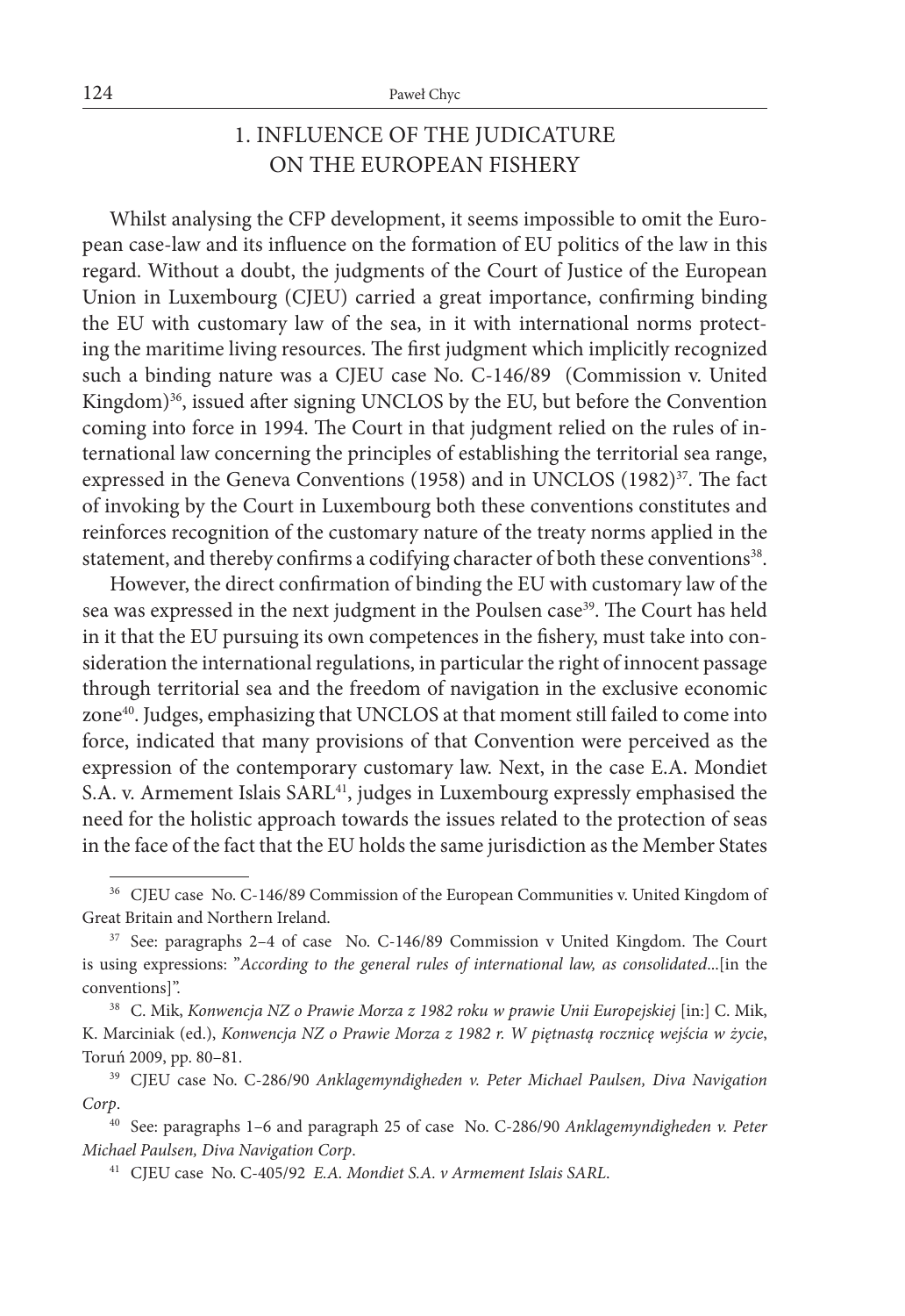towards the ships flying a flag of one of the Member States $42$ . Thus, the Member States should also be involved in the protection of living resources appearing at high seas, which implicates the duty of international cooperation<sup>43</sup>.

In the CJEU *Kramer* case<sup>44</sup>, the Court explained the issues of the external maritime competences of the EU with reference to the Convention of 1982 before formal binding with UNCLOS. Judges stated that the EU powers in the sphere of the maritime relationships resulted from the competence to create the derivative regulations<sup>45</sup>. In view of the said arrangements, the Court acknowledged that – in the same vein as in case of the Member States – the EU can take steps to preserve living resources at high seas adjoining the maritime areas falling under the partial jurisdiction of the Member States. The Court highlighted thereby that the EU external maritime competences in the fishery are a natural extension of the internal competences. This judgment allowed the EU (in the period before formal binding with UNCLOS) to determine the treaty capacity of the EU, which had a significant effect on the functioning of the EU system in the international environment protection mechanisms<sup>46</sup>. UNCLOS, since its ratification by the EU in 1998, has constituted an integral part of the EU law<sup>47</sup>. At present, in pursuance of the declaration of the accession to UNCLOS in relation to the Member States, since 1998, the EU has had an exclusive competence regarding the protection and management of the marine biological resources and international maritime trade. However, the competences shared with the Member States pertain to scientific research, safety of the navigation, maritime transport and prevention of environmental pollution at sea<sup>48</sup>.

#### 2. SELECTED ASPECTS OF CFP OPERATIONS

The sector-specific approach towards seas associated with the principle of the sovereignty of States without doubt has deep roots implanted in practice. At

<sup>42</sup> See: paragraphs 12–13 of the case No. C-405/92 *E.A. Mondiet S.A. v. Armement Islais SARL*.

<sup>43</sup> See: paragraphs 13–14 of the case No. C-405/92 *E.A. Mondiet S.A. v Armement Islais SARL*.

<sup>44</sup> CJEU case No. C-405/92 *C. Kramer, H. van den Berg i Kramer en Bais*.

<sup>45</sup> See: paragraphs 19–20 of the case No. C-405/92 *C. Kramer, H. van den Berg i Kramer en Bais*.

<sup>46</sup> C. Mik, *op. cit.*, pp. 86–87.

<sup>47</sup> Council Decision of 23 March 1998 No. 98/392/EC concerning the conclusion by the European Community of the United Nations Convention of 10 December 1982 on the Law of the Sea and the Agreement of 28 July 1994 relating to the implementation of Part XI thereof, OJ L 179 , 23 June 1998.

<sup>48</sup> J. Symonides, *Konwencja Narodów Zjednoczonych o Prawie Morza – w 30 lat od jej przyjęcia* (in:) *Prawo morskie*, t. XXVIII, Gdansk 2012, p. 12.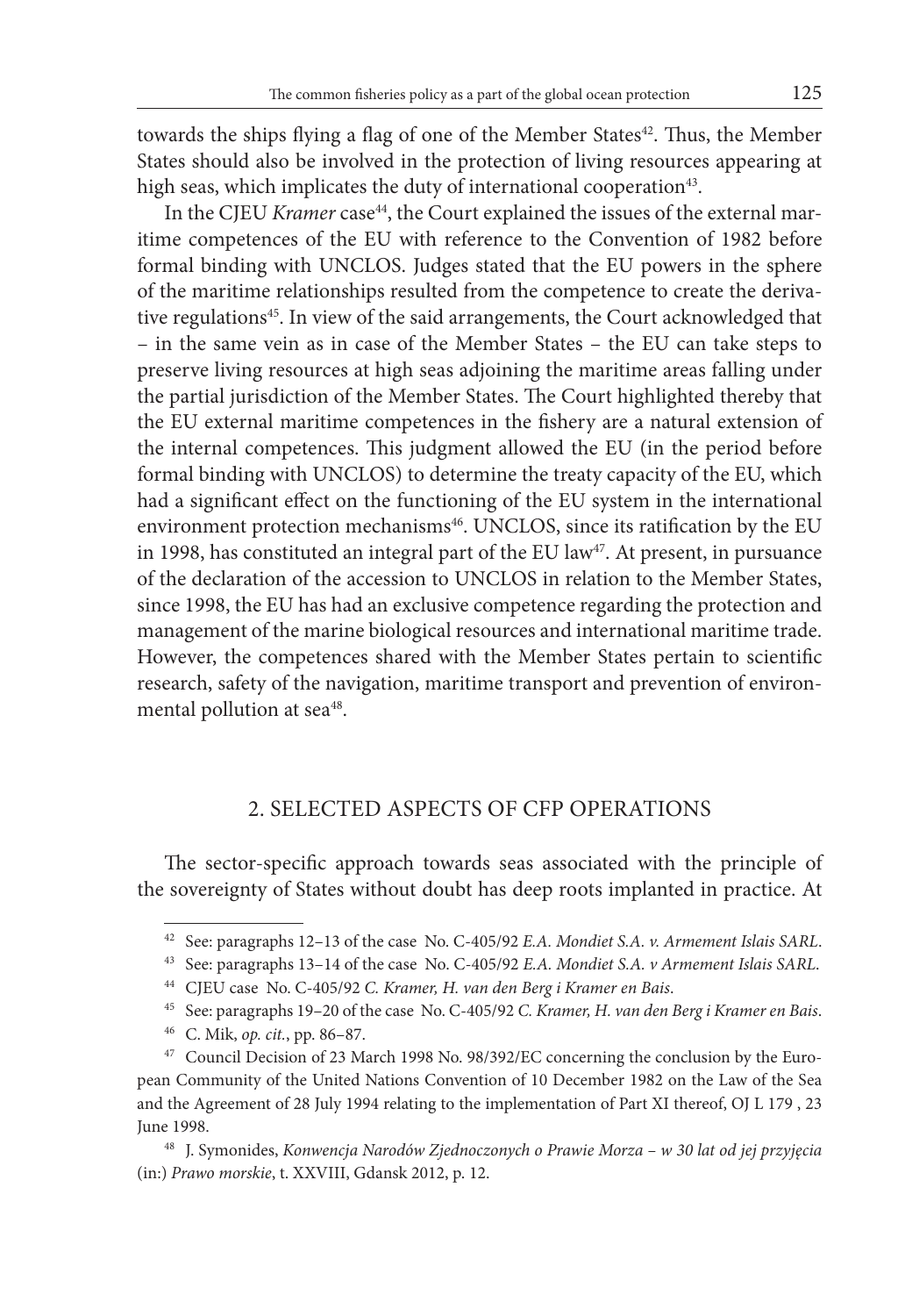present, such approach dividing the individual sea areas seems largely ineffective in the marine stock management both on the regional and global scale, and is downright hampering and harmful to the protection of the marine environment. To make a point, it is worth referring to the problems connected with exhausting some marine living resources, which problems demand the strongly and closely integrated solutions on an international scale<sup>49</sup>.

It should be mentioned in this place that creating specific conditions to take further actions guaranteeing sustainable development of the EU fishery sector may shape and tailor a clear objective of a new CFP in the long-term perspective that goes well beyond the current ten-year-old periods. Alternatively, an example of reducing the Baltic codfish population, in particular its west Baltic numbers shows how ineffective the current efforts are towards reconstructing the correct quantity of this species in the Baltic sea to maintain reproduction capacity. So far, the reason for this state of affairs has rested, among others, on the numbers of the seal population, oxygen deficiency in the Baltic floor (where codfish is spawning), but above all, on illegal practices and lack of regard for the food chain in the EU policy through an uncontrolled feed fishing that reduces pelagic fish resources<sup>50</sup>. On that account, the need for the extension of the fishery sector management model poses a real serious contemporary challenge for the communities in respective regions of the world $51$ . This, indeed, also appears to be extremely problematic for the Polish fishery, where cod fishing constitutes the main activity.

The example of the Baltic codfish shows how significant for the effective marine resources protection the departure from the monospecific management model is – including exclusively one species – for the integrated resource management that embraces, among others, functioning of the food chains. Moreover, for a long time, it has been shown that the particularism of individual states and the sectorlike mechanisms of marine resources protection failed to raise the effectiveness of such protection, and in certain instances, even made it impossible. Therefore, it undeniably requires an amendment to the approach for the benefit of operations towards an integrated region-oriented management, specifically – the creation of a global maritime administration<sup>52</sup>.

<sup>49</sup> H. Wang, *Ecosystem Management and Its Application to Large Marine Ecosystems: Science, Law and Politics* [in:] Ocean Development & International Law 2004, Vol. 35, 46.

<sup>50</sup> Which are a food source for the Baltic codfish.

<sup>51</sup> See: I. Menn, *The cod fishery in the Baltic Sea: unsustainable and illegal*, Greenpeace International, Amsterdam 2006, pp. 6–15.

<sup>52</sup> See: Z. Brodecki, D. Pyć, *Odpowiedzialność prewencyjna w prawie morza* [in:] A. Kozłowski, B. Mielnik (ed.), *Odpowiedzialność międzynarodowa jako element międzynarodowego porządku prawnego*, University Press of Wroclaw, Wroclaw 2009, pp. 15–16.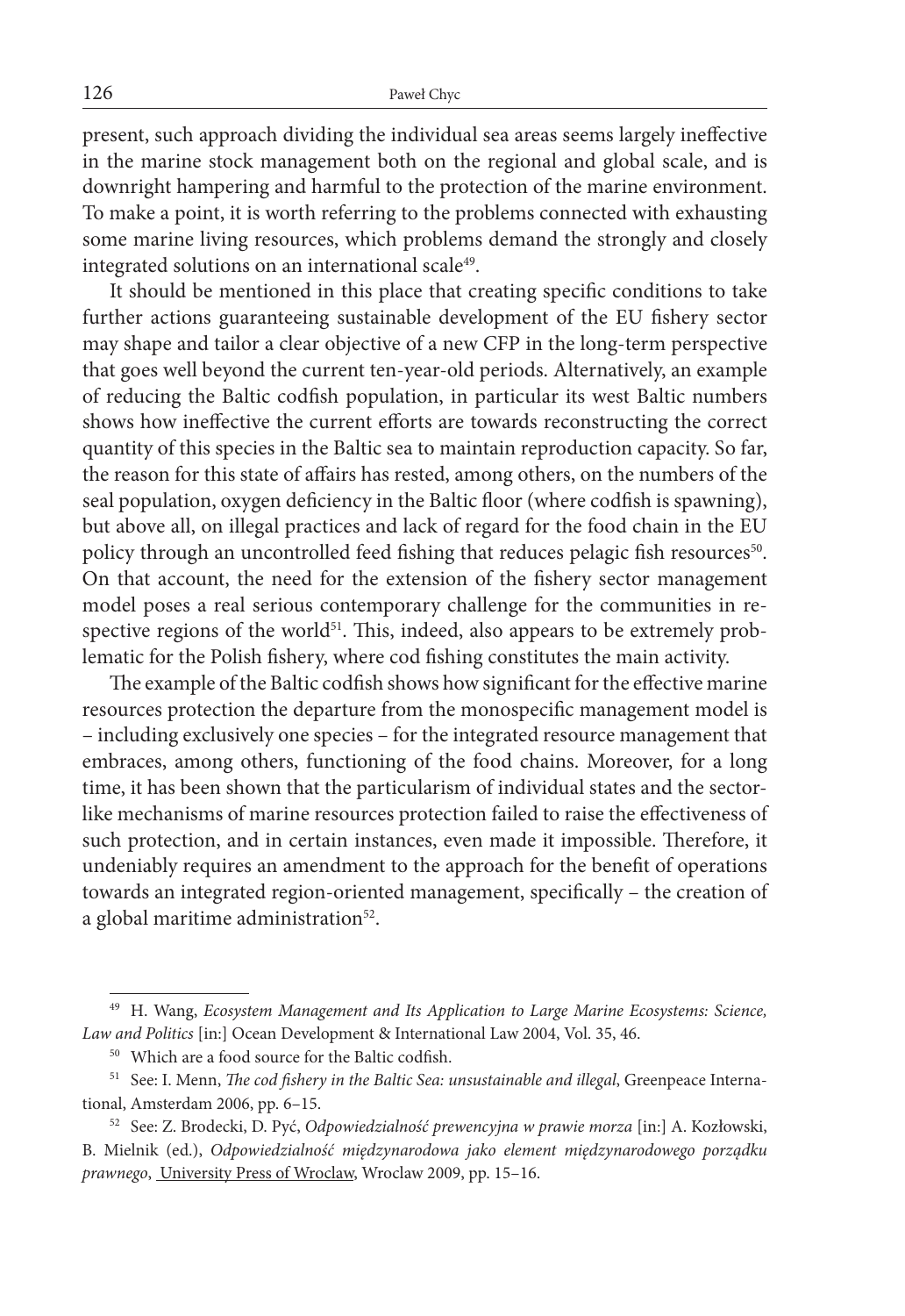Without a doubt, the most significant role in the protection of marine stocks play such control procedures as: central monitoring, control and compliance authority (at sea and on land), including a transparent and mandatory vessel monitoring system for all active vessels<sup>53</sup>. However, a particular competence of the individual states would not allow for an effective living resources protection due to either the absence of the uniform supervision, or the procedural multitude. For that reason, Article 3 TFEU formulates an exclusive competence of the EU, among others, in the conservation of the marine biological resources under the common fisheries policy aimed at providing a coherent policy of the protection of the marine resources and implementing effective management instruments. The exclusive competences obviously divest the EU Member States of an influential sphere of sovereignty within the scope of fishery regulation. Nonetheless, equally obvious seems the fact that without such a transfer of competence, the marine resources would in quite a short time lose their regeneration capacity, while the fishery industry in certain regions might lose the *raison d'etre*. Hazards resulting from the absence of any administrative operations taken by the determined communities in respect of marine resources protection are very well illustrated by the Garrett Hardin's well-known microeconomic concept, where the individual profit of one of the participants in the community is leading to losses for the community as a whole, which constitutes a social trap termed the *"Tragedy of the Commons"*54.

The European system of the marine resources management is an example of implementing the concept of the regional management enforced by the so-called *Agenda 21*55, which initiated models of cooperating, among others, in an integrated management of seas and oceans, postulating the creation of a global forum for discussion. The concept of the regional management (the zone management, managing in the sea region) serves such purpose, put into practice in the form of the regional instruments of the marine environment protection. Another example of the concept of the regional management is an area of the Australian coral reef

<sup>53</sup> I. Menn, *op. cit.*, p. 15. See also: D. Pyć, *Prawo Oceanu Światowego. Res usus publicum*, University of Gdansk, Gdansk 2011, pp. 175–182.

<sup>54</sup> G. Hardin, *The Tragedy of the Commons*, Science, Vol. 162, No. 3859 (13 December, 1968), pp. 1243–1248.

<sup>55</sup> *Agenda 21* is a programming document, concerning the sustainable development of the mankind and the resource protection of the natural environment on the global scale. This document was accepted at the UN Conference on Environment and Development in Rio de Janeiro in 1992 (socalled Earth Summit 1992). This program is presenting the way of drawing up and implementing programs of the sustainable development through action in the international, regional and domestic perspectives in order to achieve cohesion in the solving of problems associated with the protection of the natural environment and the development of mankind. The program is being carried out by over 170 countries (in it Poland). See: https://sustainabledevelopment.un.org/outcomedocuments/ agenda21 (30 June 2016).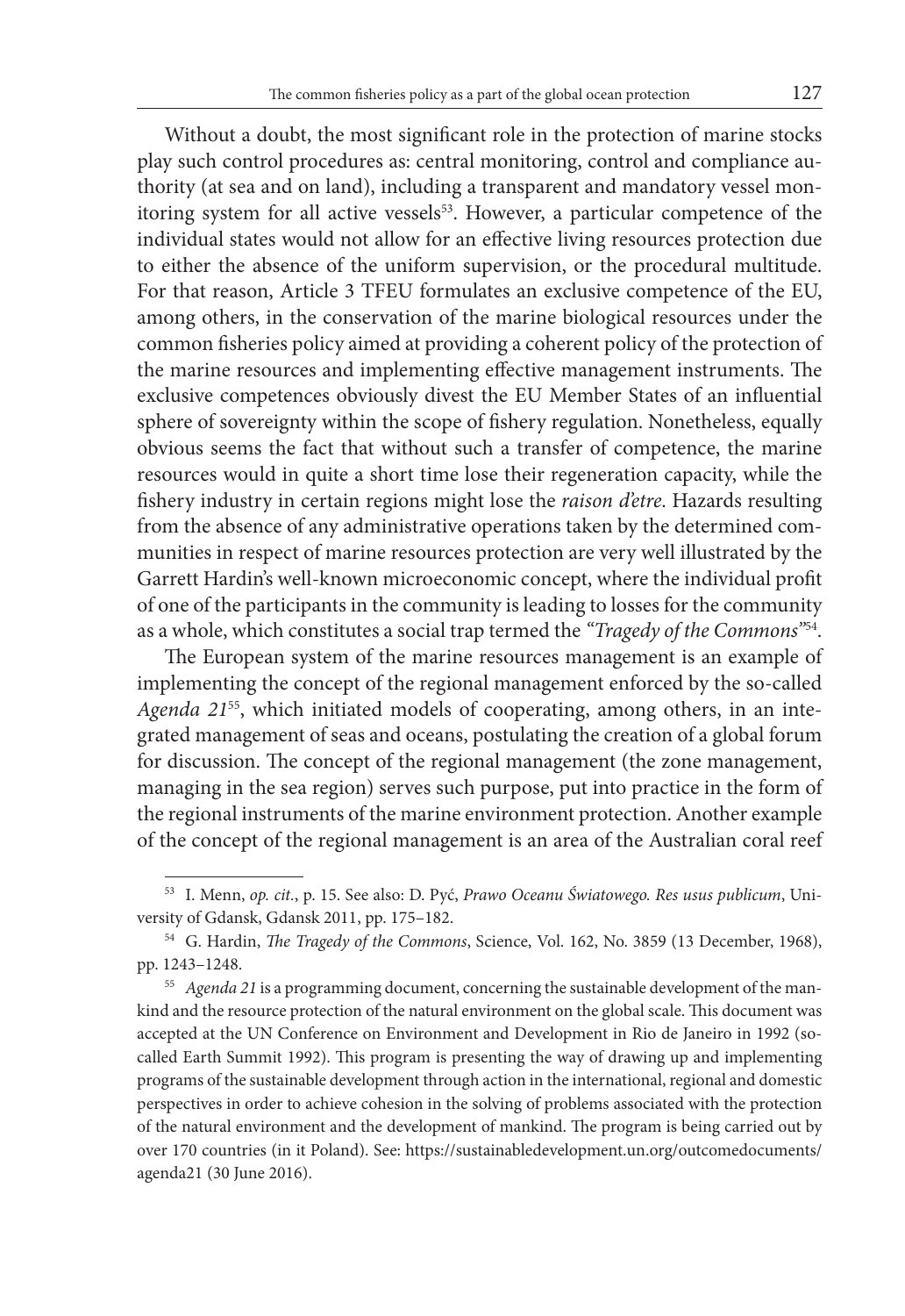sea park (Great Barrier Reef Marine Park Authority – GBRMPA) which divides the entire area of the park into the fishery and nonfishery zones<sup>56</sup>. Still further example of managing in the sea regions is the Baltic Marine Environment Protection Commission (HELCOM), whose purpose is to monitor and protect the natural environment of the entire Baltic Sea, also outside the EU jurisdiction.

Moreover, as practice shows, another negative consequence of the sectoral approach to the European fishery issues is noticeable in the absence of any coordination of maritime administrations of the EU Member States in observance of CFP rules, in it the application of Regulation No 1224/200957. This problem expressly pertains to the situation when ships flying a flag of one of the EU Member States are violating the EU legislation in the sea areas belonging to other Member States. As a result, a double penalty may be imposed on a ship's operator for the same breach of law, both by the flag state of the vessel, and by the state on whose areas a ship violated the provisions. Meanwhile, subsequent punishing in the EU area of the same subject for the same act for a solely coercive purpose may amount to the contravention of the *ne bis in idem* rule belonging to the fundamental general rules of law of the European Union. The underlying principle derives from the CJEU case law in Luxembourg as well as from the Article 54 of the Convention Implementing the Schengen Agreement<sup>58</sup>. At EU law, this principle entails the consequences also with regard to the administrative law<sup>59</sup>.

Obviously, an implementation of the appropriate instruments of the marine resources management requires their large-scale integration. Currently, managing seas even on the national level is often divided between various organisations, ministries, or departments of the civil administration. Poland is an example of a State where the fishery is assigned to the Ministry of Agriculture, mining undersea minerals is a domain of the Ministry of the Environment, and a general supervision of the maritime administration is overseen by the Minister competent for the maritime affairs. Insofar as the introduction of the intersectoral mechanisms of coordination on the national level is an expression of the efficient government, on the international level, it is quite a challenge due to the lack of any superior authority. The demand for the creation of a global forum for discussion in matters of seas and oceans suggests the establishment of *sui generis* government for ocean (Ocean Assembly), comprehensively approaching problems of seas and oceans<sup>60</sup>.

<sup>&</sup>lt;sup>56</sup> See: D. Pyć, *Prawo Oceanu Światowego...*, 42.<br><sup>57</sup> Council Regulation (EC) No. 1224/2009 establishing a community control system for ensuring compliance with the rules of the common fisheries policy.

<sup>58</sup> See: OJ 2000 L 239 .

<sup>59</sup> B. Van Bockel, *The Ne Bis in Idem Principle in EU Law*, Kluwer Law International BV, 2010, 2, pp. 14–16.

<sup>60</sup> See: D.L. VanderZwaag, N. Oral, *International Ocean Governance in the 21st Century* [in:]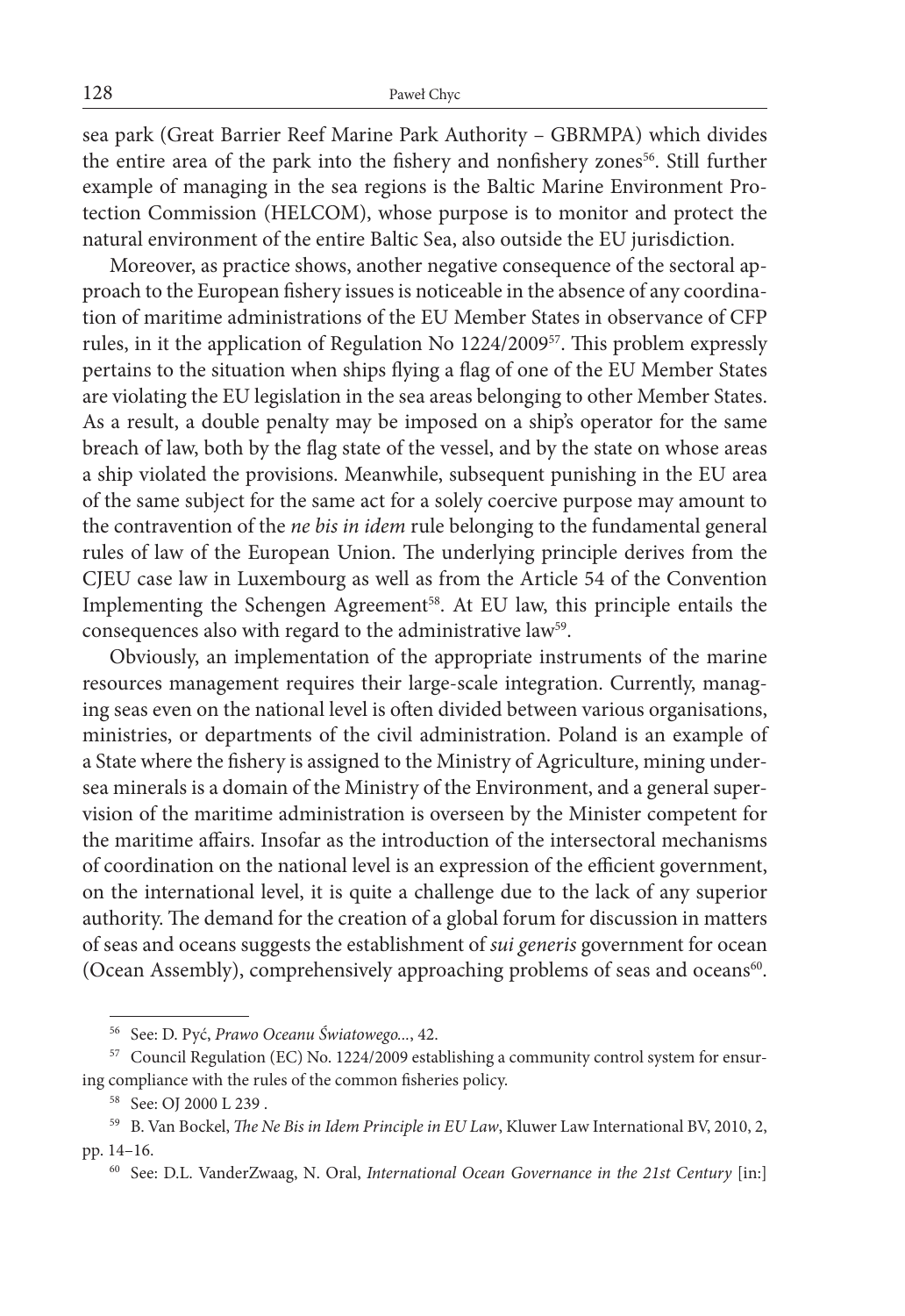In this spirit, operations of the EU should be positively appraised, in particular CFP's recent reforms in the so-called multispecific management, with respect to the interactions among defined species of fish and the functioning of food chains across the entire region. It may eventually turn out to be the factor that markedly slows down the process of a noticeable decrease in the cod population in the Baltic Sea.

#### **CONCLUSIONS**

For centuries, seas and oceans of the world have not only been the shipping routes, but also the essential sources of acquiring food. Food acquired from seas and oceans constitutes circa 20% of the world demand for the proteins, and in the face of limited the food resources on the land, the sea seems to be a natural direction of any further exploitation<sup>61</sup>. Due to an ever-increasing demand for the marine living resources, it is a sustainable use and management of these sources for the sake of the Global Ocean productivity that seem to be strongly and urgently required. It is necessary that the sustainable management be predicated on scientific research, through e.g. introducing eco-friendly fish farms limiting the resource exploitation living at large<sup>62</sup>. However, amongst these postulates, there arise international disputes in relation to the principles of the sea use and exploitation. The reason for it is, on the one hand, reducing the sea potential, and on the other, an increasing pressure on the particularist economic development. The need for designing a common policy of managing the marine resources in all regions of the world requires efforts that would go beyond domestic economic interests, otherwise the entire international community will suffer an ignominious defeat. Linking all these factors finds expression in the process of evolution of the law of the sea in the direction of an integrated managing of the Global Ocean through the holistic, eco-system-based and precautionary approach<sup>63</sup>. In the absence of a uniform definition of an integrated managing of the Global Ocean, it seems possible to point at broadly understood universalization of the law of the sea, seen as the process of extending the comprehensive approach towards the issues associated with the human activity on seas<sup>64</sup>. The European fishery policy,

The International Journal of Marine and Coastal Law 2008, Vol. 23, 395.

<sup>61</sup> *The state of world fisheries and aquaculture*, FAO 2008, 62.

<sup>62</sup> See: http://www.greenpeace.org/ (15 July 2016).

<sup>63</sup> See: D. Pyć, *Prawo Oceanu Światowego...*, 97–105 and 145.

<sup>64</sup> M. Hayashi, *The 1994 Agreement for the Universalization of the Law of the Sea Convention*

<sup>(</sup>in:) *Ocean Development and International Law*, Vol. 27 (1996), pp. 31–39.